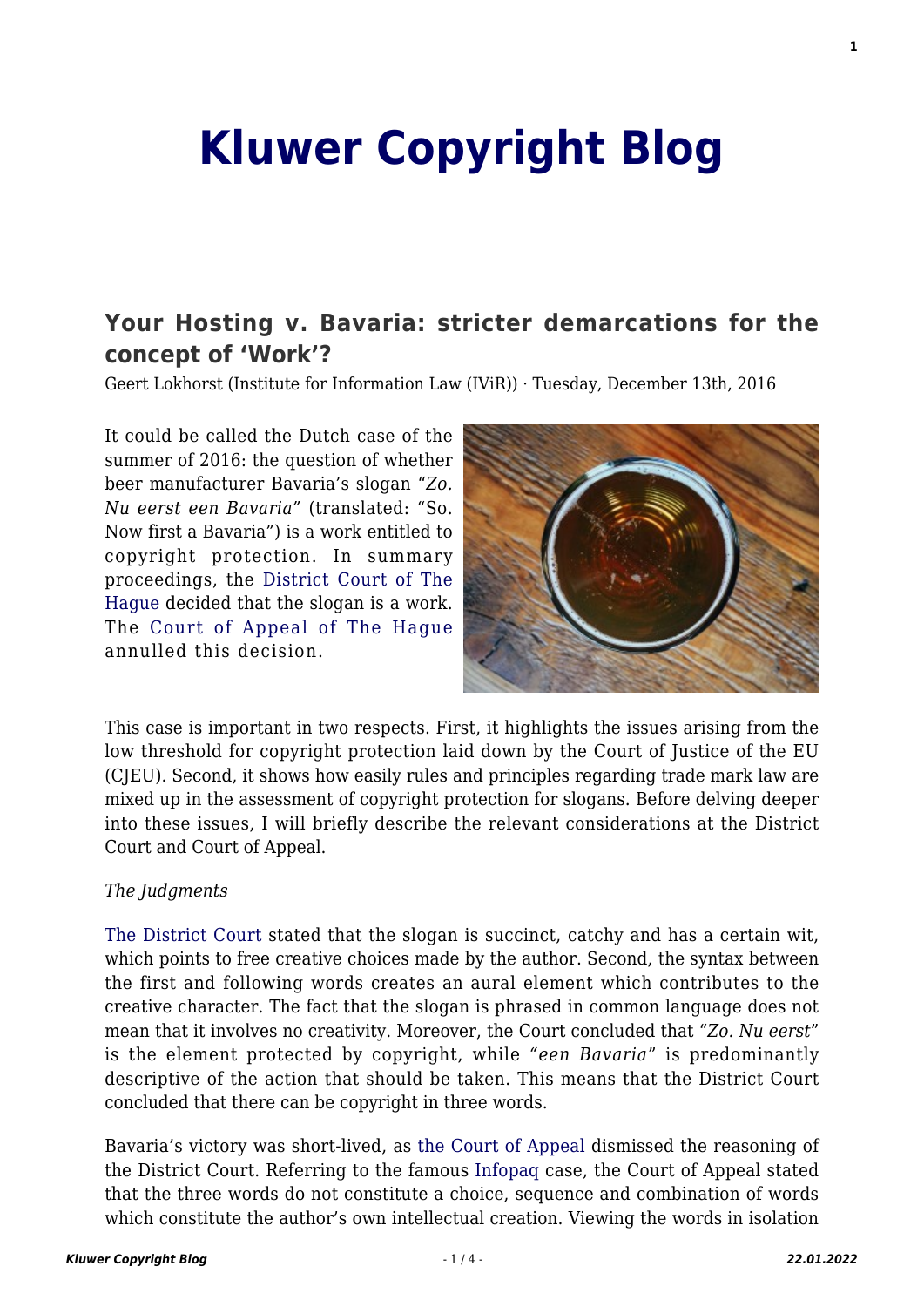it cannot be regarded as a work, because the substance of the slogan is still a normal, common sentence in the Dutch language with a common syntax. The witty nature of the three words in combination with *"een Bavaria"* does not lead to any other conclusion. While the three words in combination with "*een Bavaria*" leads to a succinct or catchy slogan for the brand, this does not mean that the first three words constitute the author's own intellectual creation.

# *No De Minimis for Copyright*

[Dirk Visser](http://www.ie-forum.nl/artikelen/zo-nu-eerst-een-annotatie) was blunt in his initial critique of the District Court's judgment: "Judgment is wrong. No copyright in three words. Especially not these three" (translated). However, the acceptance of copyright protection for short slogans is far from rare in Dutch court proceedings. See for some examples the article by [Bas Kist](https://www.nrc.nl/nieuws/2016/07/20/zo-nu-eerst-is-niet-origineel-3324406-a1512635).

The acceptance of copyright in slogans is filled with legal uncertainty. [The Dutch](http://www.gvr-slagzinnenregister.nl/gvrslagzinnenregister/het-register/) [Slogan Register](http://www.gvr-slagzinnenregister.nl/gvrslagzinnenregister/het-register/) states that the successful protection of slogans is very dependent on the circumstances, making court outcomes unpredictable. A source of this uncertainty can be found in the case law of the CJEU. The *Infopaq* case states that eleven consecutive words can be protected by copyright if they express the author's own intellectual creation. It does not seem that the CJEU meant eleven words as a *de minimis* for copyright protection. Even fewer words could potentially be protected. See for example the poem often attributed to [Hemingway](http://www.openculture.com/2015/03/the-urban-legend-of-ernest-hemingways-six-word-story.html): "For sale: baby shoes, never worn". While this sentence could be seen as consisting of normal language, even very common in print advertising, its artistic value is undeniable.

The Court of Appeal in the Your Hosting v. Bavaria case did not provide explicit reasoning on the relationship between the length of a sentence and the capacity for copyright protection. However, it could be argued that the number of words in a sentence does influence the creative freedoms of the author. A sentence of eleven words arguably contains more choices, sequences and combinations than three words. Therefore, the longer the slogan, the higher the probability of copyright protection due to creative choices and use of non-common language.

# *Trade Mark Confusion*

The Court of Appeal rebuked the District Court's reasoning regarding the succinct, catchy and witty nature of the slogan. While the District Court saw these elements as indications of creativity, the Court of Appeal fully rejected this connection. In the paragraph regarding the succinct and catchy nature of the slogan, the Court of Appeal seems to implicitly link these features of the slogan to objectives of trade mark law.

The Court of Appeal stated that while the three words in combination with *"een Bavaria"* leads to a succinct and catchy slogan for the brand, this does not mean there is an own intellectual creation. This implies a demarcation between an own intellectual creation in the three words "*Zo. Nu eerst*" viewed in isolation and the distinctiveness of the entire slogan in its context. The argumentation of the District Court that the slogan is succinct and catchy, should therefore not be a ground for copyright protection. Slogans as a distinguishing sign for brands are meant to be protected as a trade mark: the more succinct and catchy, the greater the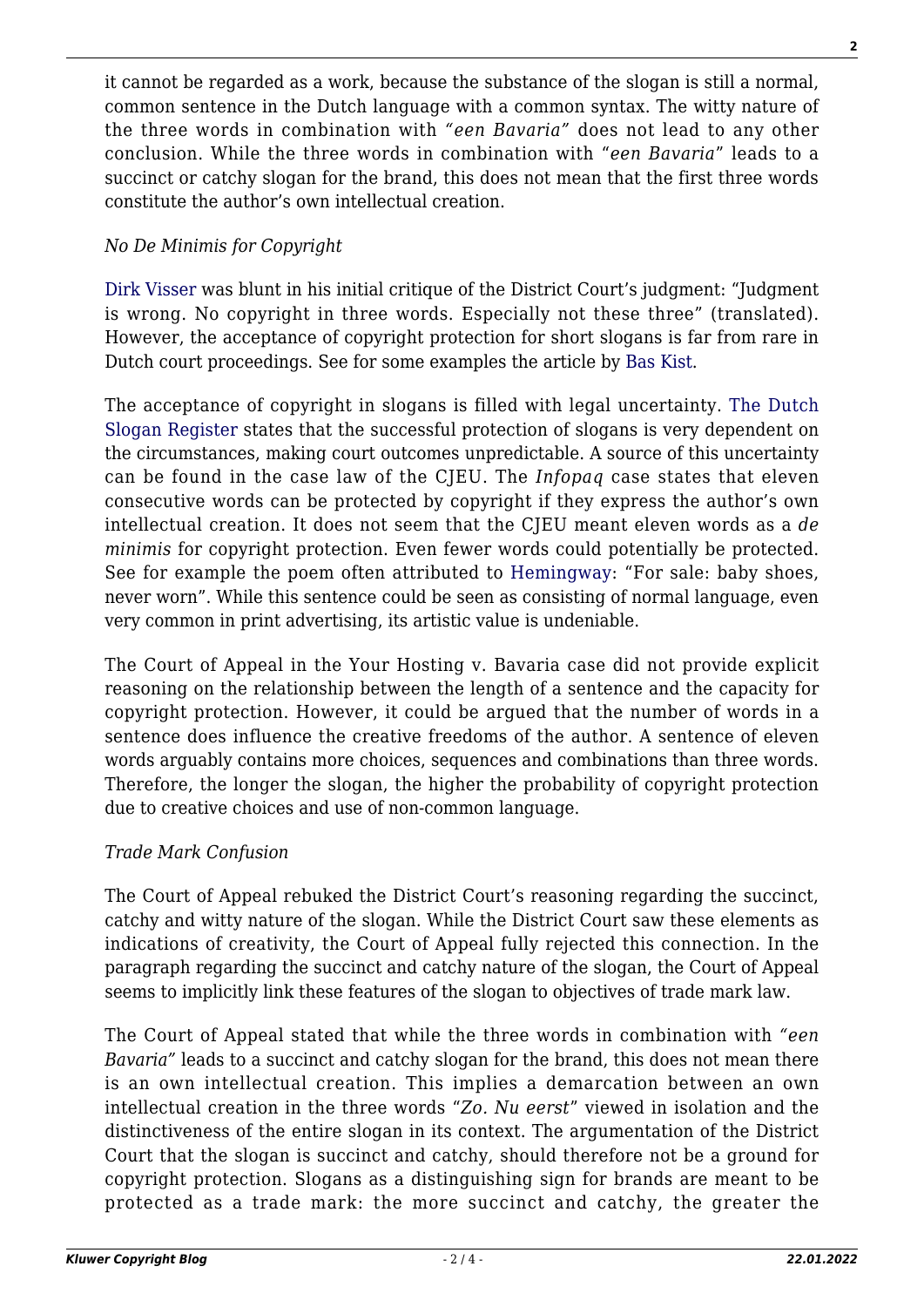distinctiveness of the trade mark.

#### *Conclusion*

The threshold for copyright protection is far from clear following the judgments in the Your Hosting v. Bavaria case. While the CJEU has accepted the possibility of copyright protection for sentences of eleven words, there is no lower boundary to be found. In the present judgment, the Court of Appeal stated that *"Zo. Nu eerst"* constituted common language. It is unclear whether other combinations of three words could constitute an own intellectual creation. From a public viewpoint, this would be undesirable. Private monopolies on very short sentences or even individual words would have detrimental effects on free speech. For commercial application, the Court of Appeal does seem to spell out a useful demarcation. Either create a long slogan, consisting of many creative choices and protect it as copyright; or make the slogan succinct and catchy and register it as a trade mark.

For further reading in Dutch, Dirk Visser has written an insightful article on the distinction between copyright and trade mark protection for slogans (['Zo. Nu een](https://www.boek9.nl/boek9-berichten/zo-nu-een-artikel) [artikel'](https://www.boek9.nl/boek9-berichten/zo-nu-een-artikel) *[IER](https://www.boek9.nl/boek9-berichten/zo-nu-een-artikel)* [2016/26](https://www.boek9.nl/boek9-berichten/zo-nu-een-artikel)).

# **Kluwer IP Law**

The **2021 Future Ready Lawyer survey** showed that 81% of the law firms expect to view technology as an important investment in their future ability to thrive. With Kluwer IP Law you can navigate the increasingly global practice of IP law with specialized, local and cross-border information and tools from every preferred location. Are you, as an IP professional, ready for the future?

[Learn how](https://www.wolterskluwer.com/en/solutions/kluweriplaw?utm_source=copyrightnblog&utm_medium=articleCTA&utm_campaign=article-banner) **[Kluwer IP Law](https://www.wolterskluwer.com/en/solutions/kluweriplaw?utm_source=copyrightnblog&utm_medium=articleCTA&utm_campaign=article-banner)** [can support you.](https://www.wolterskluwer.com/en/solutions/kluweriplaw?utm_source=copyrightnblog&utm_medium=articleCTA&utm_campaign=article-banner)

*To make sure you do not miss out on regular updates from the Kluwer Copyright Blog, please subscribe [here.](http://copyrightblog.kluweriplaw.com/newsletter)*